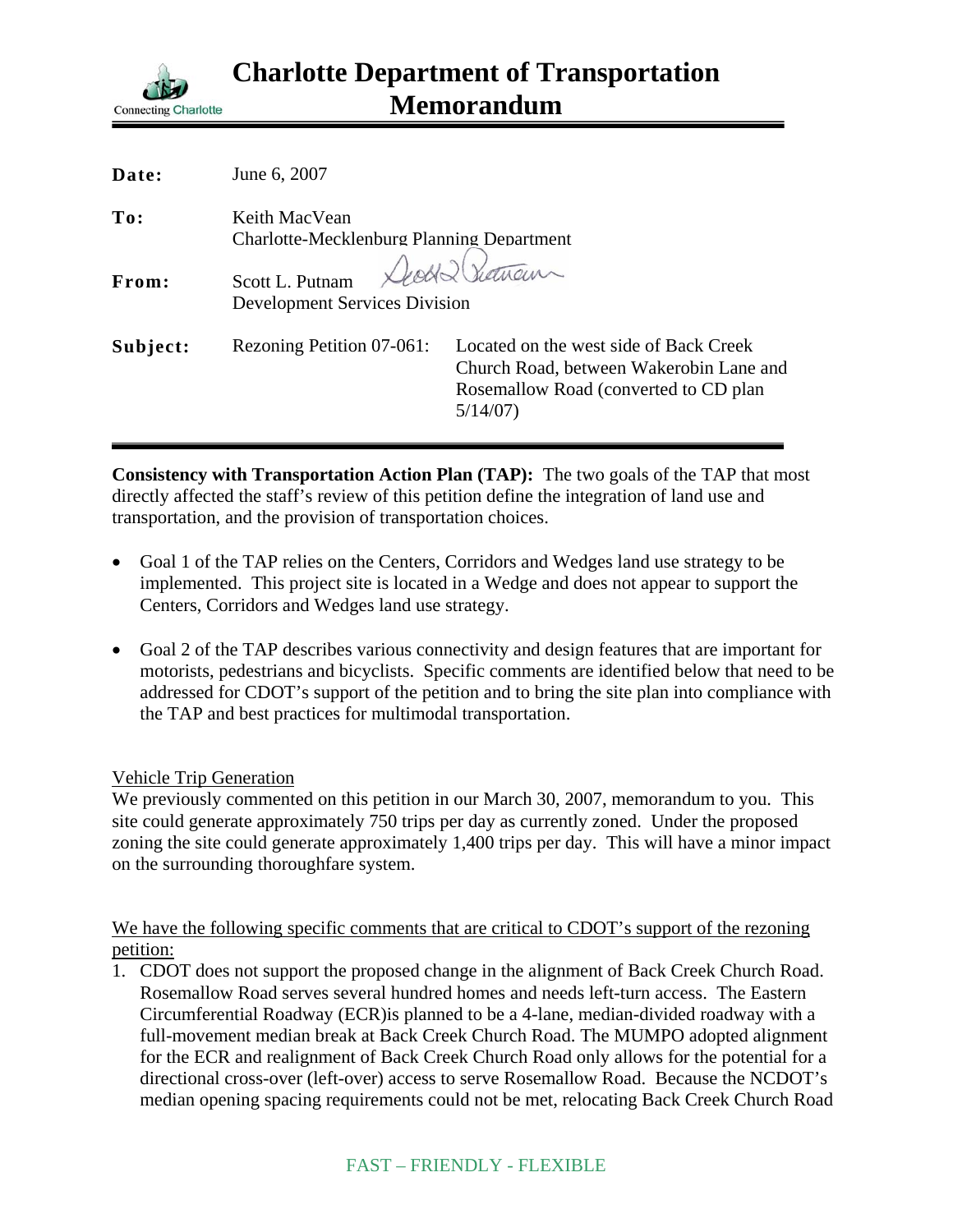Keith MacVean June 6, 2007 Page 2 of 3

> as proposed will preclude allowing full movement access into Rosemallow Road as well as a directional cross-over.

- 2. According to the City of Charlotte's Driveway Regulations, CDOT has the authority to regulate/approve all private street/driveway and public street connections to the right-of-way of a street under the regulatory jurisdiction of the City of Charlotte. CDOT has determined that a left-turn lane is necessary to serve the traffic using the proposed public street connection for this site. The engineering design and construction of the left-turn lane is the responsibility of the owner, and shall be performed by a professional engineer registered in the State of North Carolina who has roadway-design experience. CDOT will only approve the proposed public street connection(s) provided that a left-turn lane is constructed on Back Creek Church Road. We recommend the rezoning plan reflect the design of this required left-turn lane prior to submittal/approval of the public street connection(s). This roadway improvement is required to meet the traffic demands of the proposed development. The leftturn lane should be designed with a minimum 150 feet of storage and be located a minimum of 600 feet from the proposed ECR/Back Creek Church Road intersection. *(Previous review comment)*
- 3. Show the existing (or under construction) stub street connecting to this property near the hill in the western part of the site. Verify that the "approximate location of stub street" aligns with what has been built or proposed in the adjacent subdivision Creekside at Wyndham Place.
- 4. The Eastern Circumferential is a major thoroughfare, and Back Creek Church Road is a minor thoroughfare requiring a minimum of 100 and 70 feet of right-of-way, respectively. The developer/petitioner should convey right-of-way in fee simple title to meet this requirement, measuring 50 and 35 feet from the centerlines of the respective roadways. The Back Creek Church Road right-of-way needs to be dedicated along the proposed alignment of Back Creek Church Road. (*Previous review comment)*

We have the following specific comments that are important to CDOT's support of the rezoning petition. We would like the petitioner to give serious consideration to these comments/requests. These may require coordination with related CMPC issues.

- 1. Consistency with the TAP and best practices:
	- a. 5-foot sidewalks and 8-foot planting strips on all public and private streets where the width from back-of-curb to back-of-curb is less than 27 feet.
	- b. 6-foot sidewalks and 8-foot planting strips on all public and private streets where the area from back-of-curb to back-of-curb is greater than 27 feet.
	- c. Directional wheelchair ramps (two per corner) at all intersections of public and private streets.